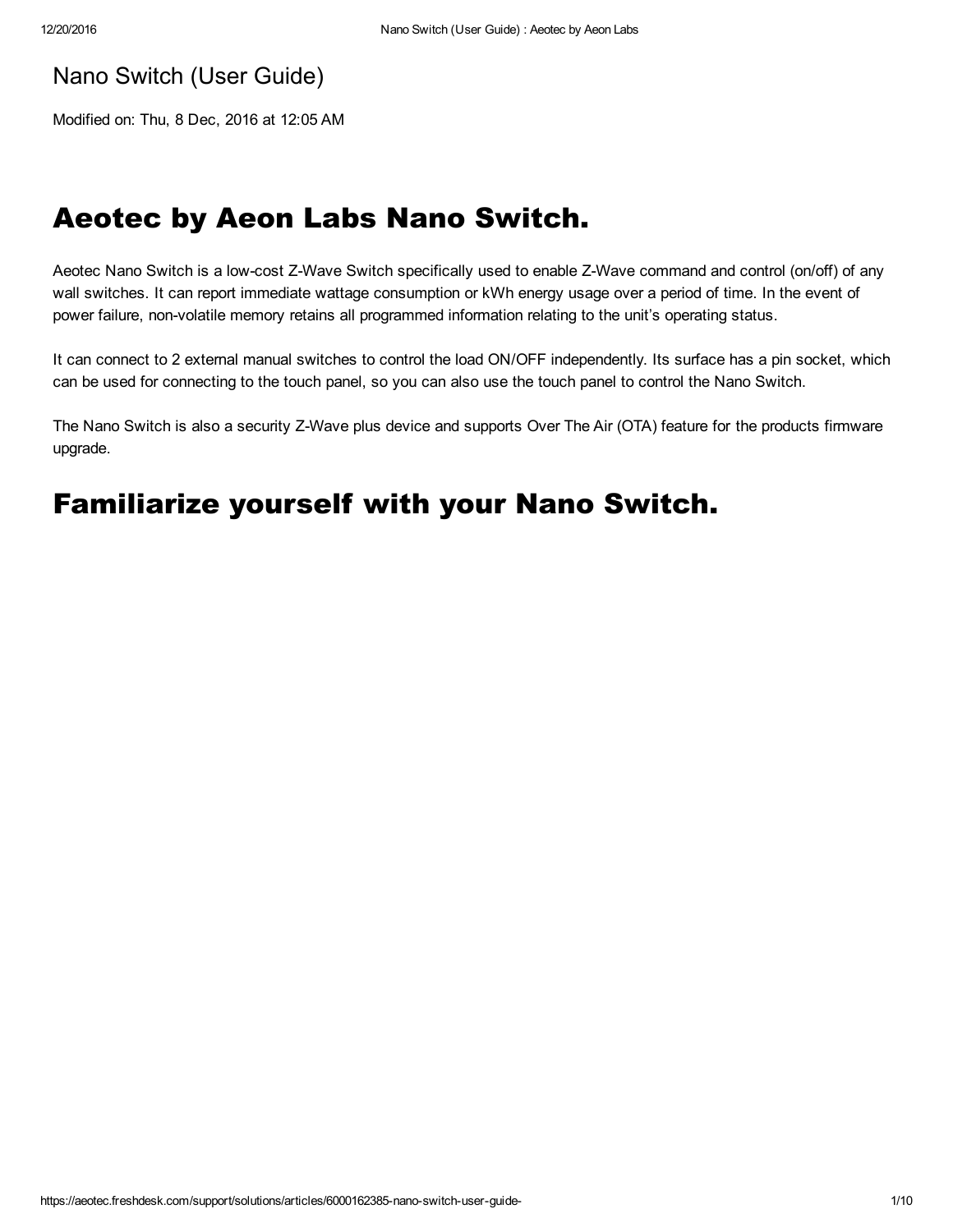

#### Notes for the wire connection ports:

- L Power input for live
- N Power input for neutral
- IN Input for load power supply
- OUT Output for load
- S1 External switch control for load
- S2 External switch control for load

#### Install the Nano Switch.

Important: A licensed electrician with knowledge and understanding electrician systems and electrical safety should complete the electrical installation.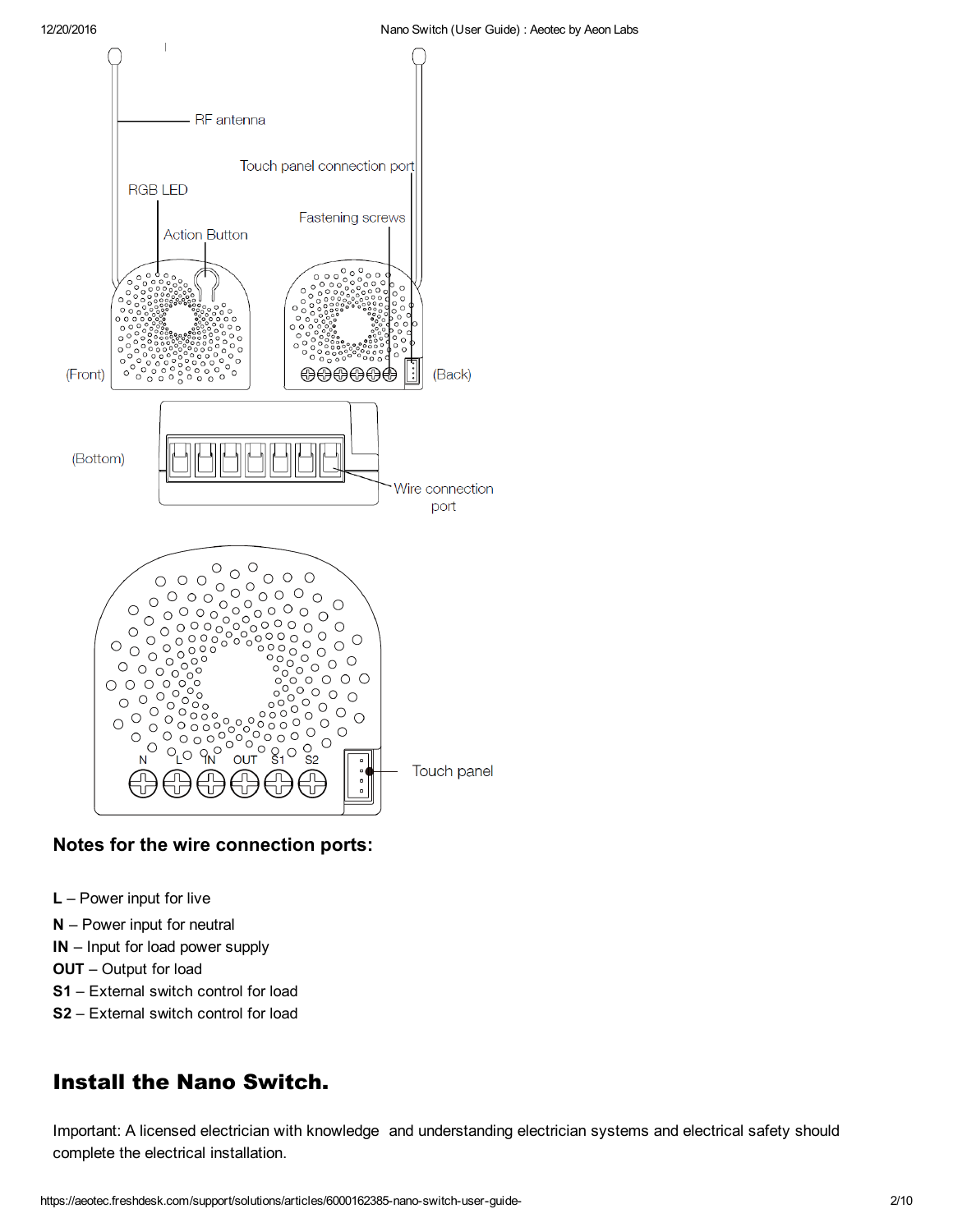1. Shut off the main circuit breaker of your home for safety during the installation and ensure the wires are not short circuited during the installation which will cause damage to the Nano Switch.



Note: Your home's main circuit breaker must support the overload protection for safety.

#### 2. Preparing connection wires

14 AWG power wires for Input / Output.

18 AWG copper wires for external manual switch.

Use the wire stripper cut the metallic part of the connection wire and make sure the length of the metallic part is about 5mm.



Cut wire if neccessary Strip Gage (measure barehere)

Note: All connection wires needs to be flexible cable.

#### Wiring diagram of 120/230VAC power input.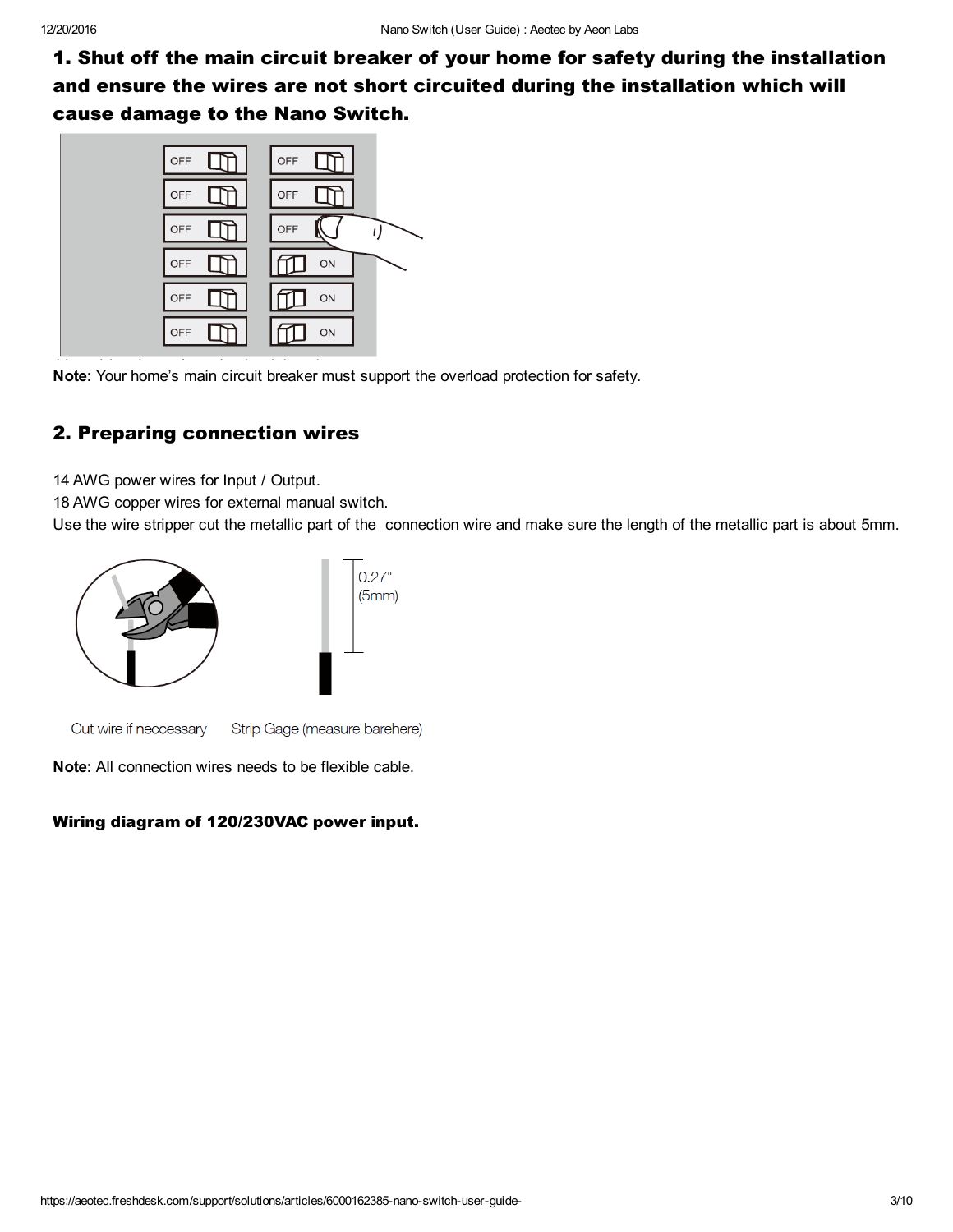

In some cases, you may have some loads just only can be used on the voltage of 24VDC and hope that it still can be controlled by the Nano Switch, so please refer to the following diagram to achieve this:



Note: The "IN" terminal should be connected to the "-" of 24VDC input.

#### Wiring diagram of 24VDC power input.

Since the Nano Switch also supports the 24VDC power input, so you can use it to control the loads that powered by 24VDC.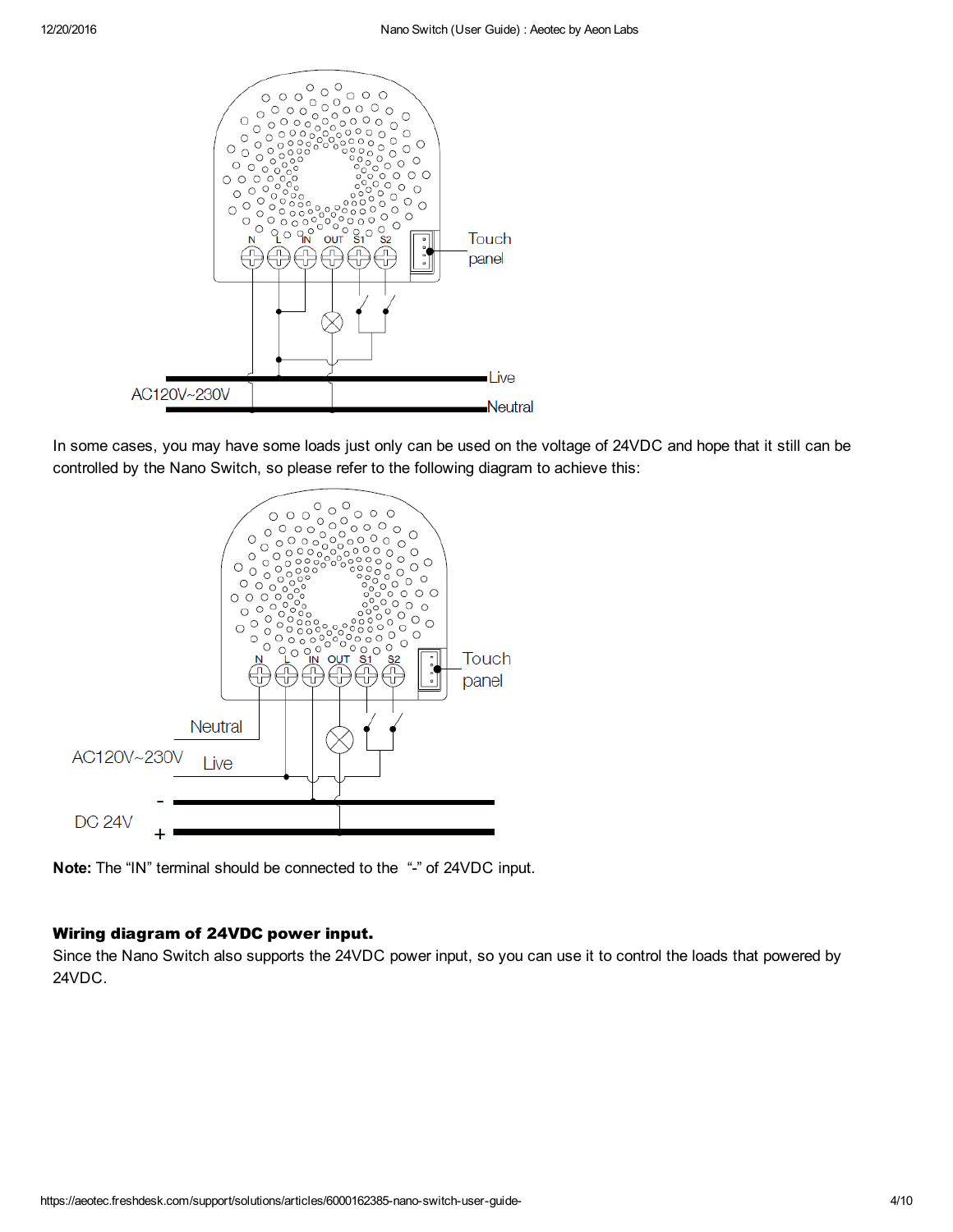

If the output loads should be only powered by AC120V or AC230V, you can change the wire connection as below:



Note: The "IN" terminal should be connected to the "Live" of AC 120V/230V power wire.

All above wiring diagrams show that the Nano Switch uses 2-Way or momentary button switches as the external manual switch for 2-Way connection.

The below diagram will show you that the Nano Switch uses the SPDT (Single-Pole Double-Throw) switches as the external manual switch for 3-Way connection.

#### Wiring diagram of 3-Way connection for the external manual switch.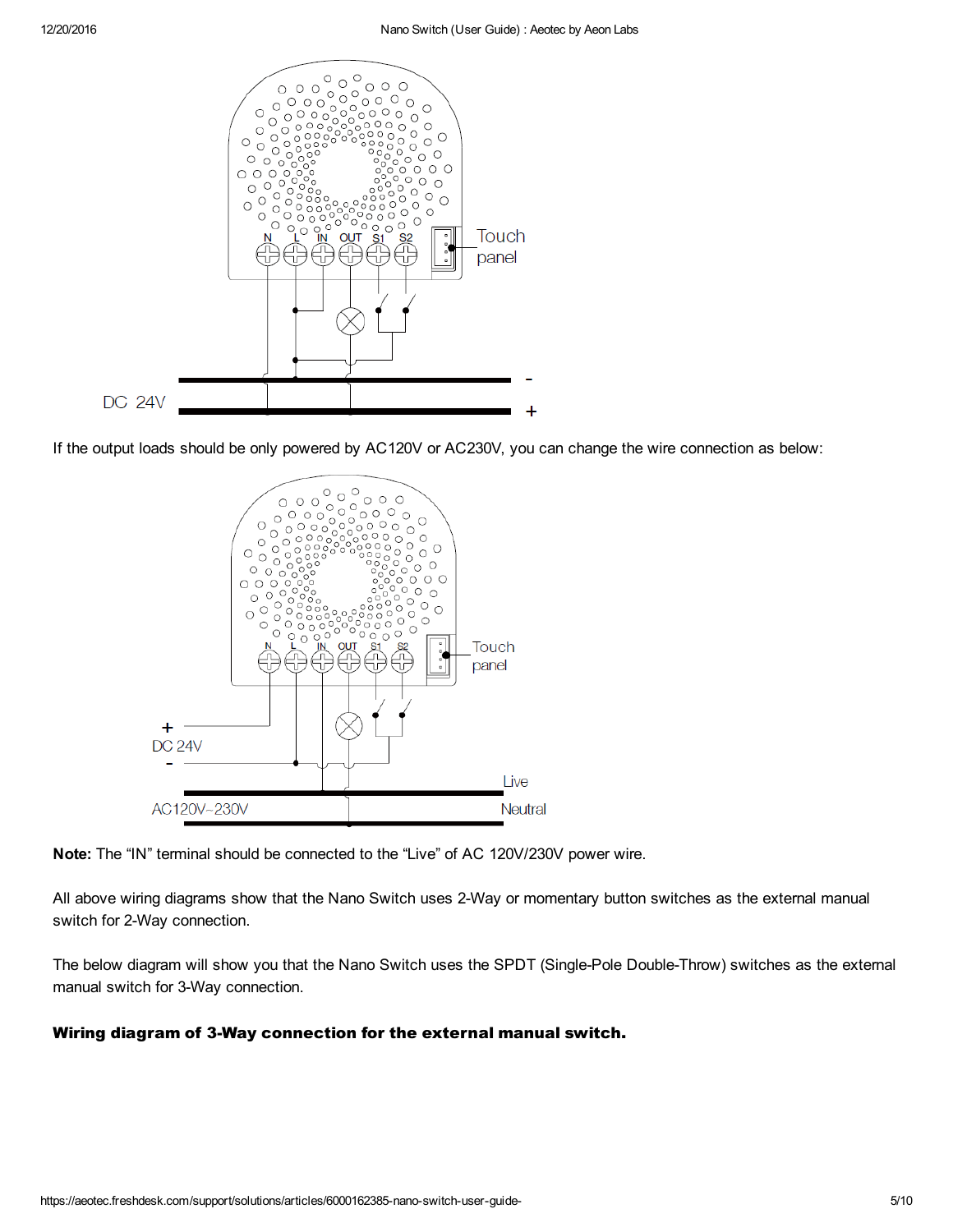

#### 3. Install Nano Switch to the gang box.

1. Live/Hot wire connection: Connect the Live/Hot wire to the "L" terminal on the Nano Switch.

2. Neutral wire connection: Connect the Neutral wire to the "N" terminal on the Nano Switch.

3. Load wire connection: Connect the Load wire to the "OUT" on the Nano Switch.

4. External/manual Switch connection: Connect 2 18AWG wires to the "S1" and "S2" on the Nano Switch.

5. External/manual Switch connection: Connect 2 18AWG wires form the 2 terminals on the External/manual Switch to the Live wire.



Note: This is the physical connection diagram for 120/230VAC power input.

#### 4. Mounting the gang box.

- 1. Position all wires to provide room for the device. Place the Nano Switch inside the gang box towards the back of the box.
- 2. Position the antenna towards the back of the box, away from all other wiring.
- 3. Reinstall the Nano Switch to the gang box.
- 4. Reinstall the cover onto the gang box.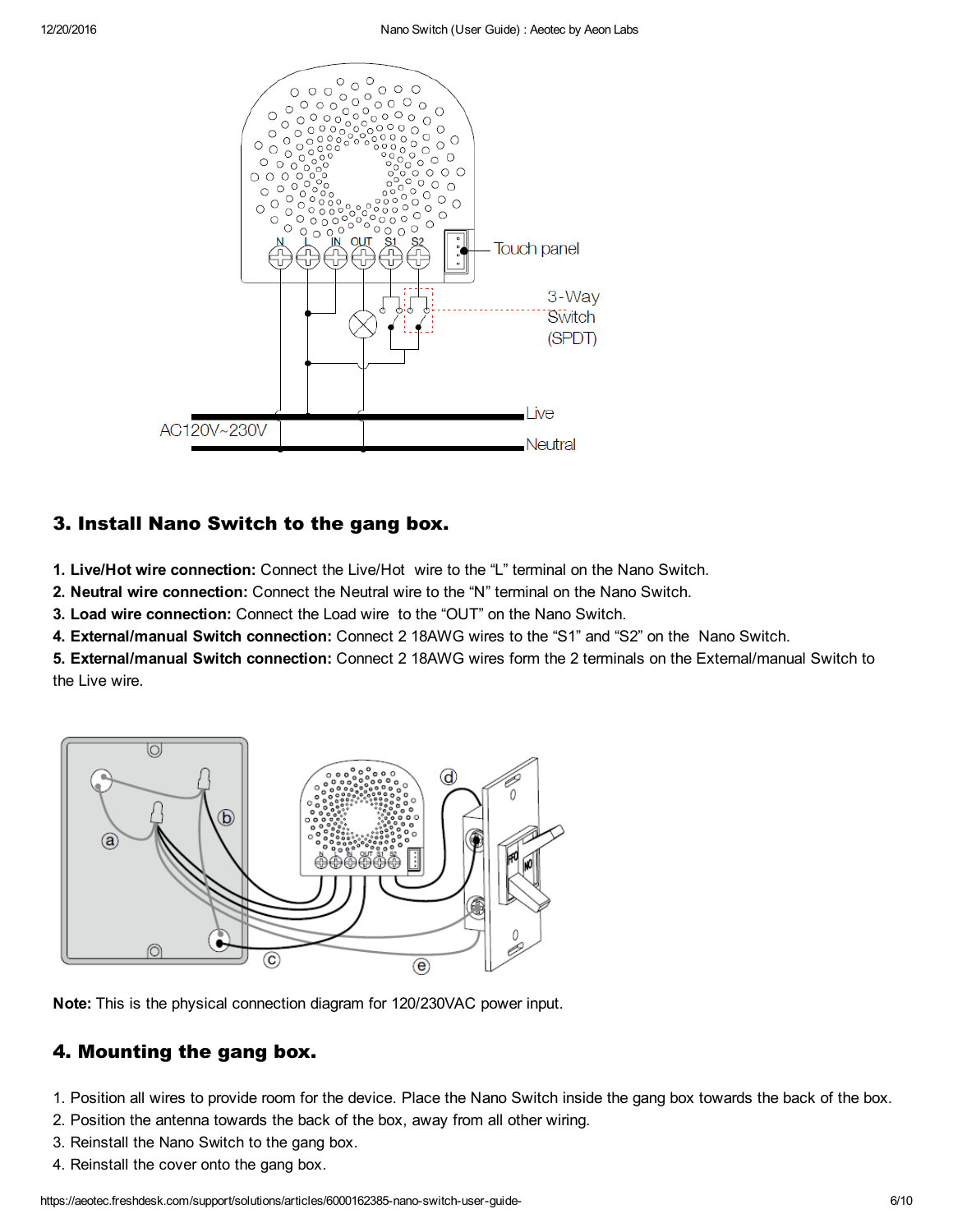

Note: 1. The gang box should be sized 3×2×2.75 inch / 75×50×70 mm or larger, minimum volume 14 in / 230cm. 2. Use flexible copper conductors only.

#### 5. Restore Power.

Restore power at the circuit breaker or fuse.



## Adding your Nano Switch to a Z-Wave network.

After your Nano Switch is installed and powered on, you are now able to manually control the Nano Switch to turn it On/Off directly via pressing your Nano Switch's Action Button, it is now time to add your Nano Switch to the Z-Wave network. To set your Z-Wave gateway/controller into pairing mode, please refer to the respective section within your controller instruction manual.

1. Set your Z-Wave controller into pairing mode.

2. Press the Action Button on the Nano Switch once or toggle the external manual switch once, the green LED (nonsecure indication) will blink to indicate the Nano Switch is entering into pairing mode.

3. If the Nano Switch has been successfully added to your Z-Wave network, its RGB LED will be solid. If the pairing was unsuccessful, the red LED will be on for 2 seconds and then remain a colorful gradient. Repeat the instructions above from step 1.

With your Nano Switch now working as a part of your smart home, you'll be able to configure it from your home control software/phone application. Please refer to your software or gateway user guide for further instructions on configuring Nano Switch to your needs.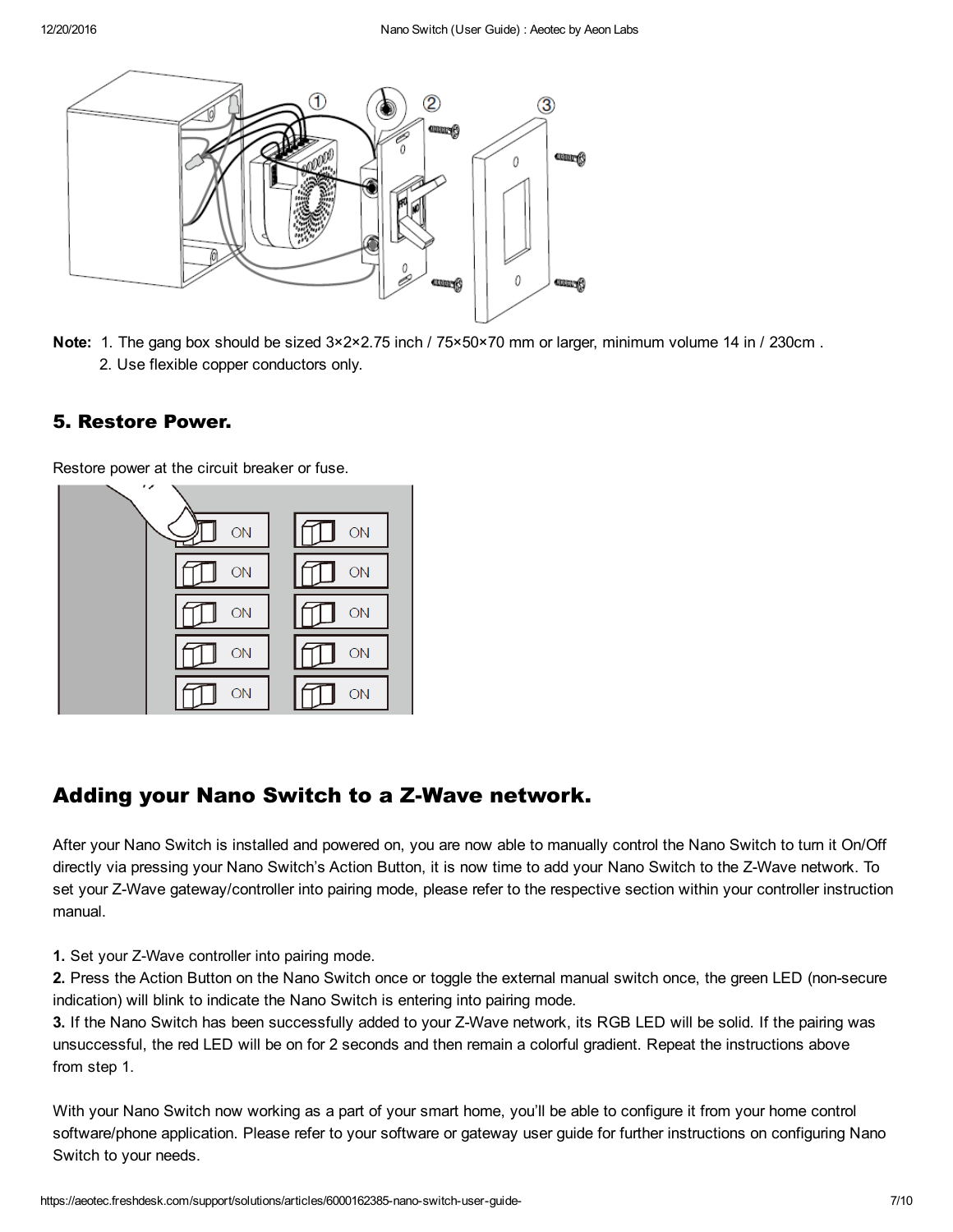## Removing Nano Switch from a Z-Wave network.

Your Nano Switch can be removed from your Z-Wave network at any time. You'll need to use your Z-Wave network's main controller. To set your Z-Wave controller/gateway into removal mode, please refer to the respective section within your controller instruction manual.

1. Set your Z-Wave controller into removal mode.

2. Press the Action Button on the Nano Switch once or toggle the external manual switch 3 times in fast succession. 3. if the Nano Switch has been successfully removed from your Z-Wave network, its RGB LED will remain colourful gradient. If the removal was unsuccessful, the RGB LED will still be solid (following the state of the output load), repeat the instructions above from step 1.

# Advanced functions.

## Changing mode on the External Switch/Button Control.

The Nano Switch can be controlled via 2-state (flip/flop) external/manual switch, momentary push button or the 3-way switch. To automatically detect and set the mode to the appropriate type of manual switch wired into Nano Switch, toggle the button on the manual switch once and wait 2 seconds for the Nano Switch to detect the type of manual switch.

You can also set the external switch mode through Configuration Command Class.

Parameter 120 [1 byte] is the parameter that will set one of the 3 different modes. You can set this configuration to:

(0) 2-state switch mode (1) Momentary push button Mode (2) 3-way switch mode

## Touch panel control.

As you can see that the Nano Switch's surface has a pin port, this port is used to connect the Touch panel. When you have already connected it to the Nano Switch, you will be possible to control the Nano Switch through the Touch panel directly.



## Monitoring Energy Consumption.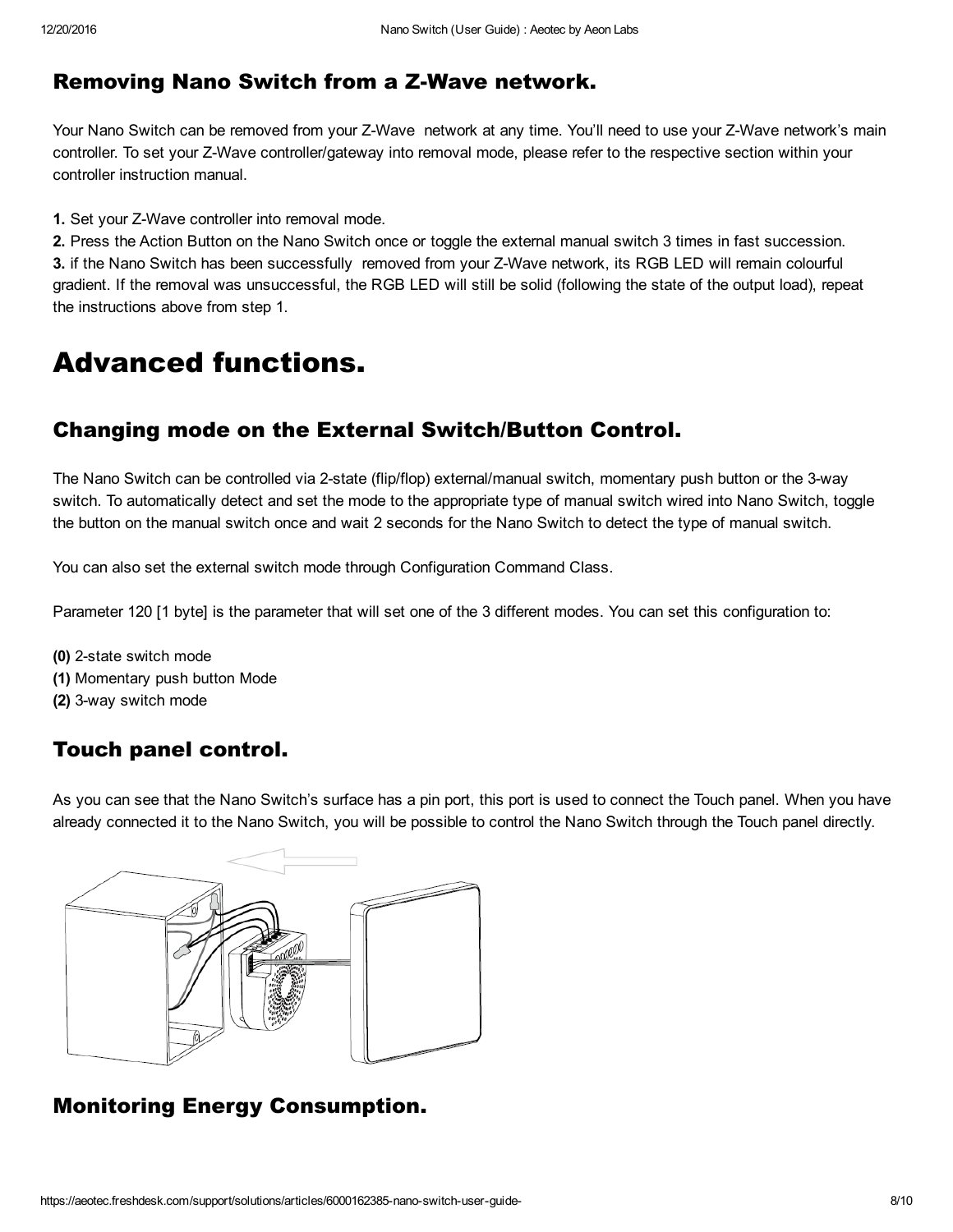The Aeotec Nano Switch can report wattage energy usage or kWh energy usage to a Z-Wave control point when requested. If this function is supported by the control points, the energy consumption will be displayed in the user interface of the control points. (The specific Z-Wave commands supporting energy monitoring are the Meter Command Class. Automatic reports are sent to association group 1, which is setup via the Association Command Class.) Please consult the operation manual for these control points for specific instructions on monitoring the Nano Switch.

Note: The model ZW139 Nano Switch does not have the ability to monitor energy consumption. The model ZW116 Nano Switch supports the energy metering feature and you can see the words "with Energy Metering" on its packaging box.

# **Security or Non-security feature of your Nano Switch** in Z-Wave network.

#### Including Nano Switch as a non-secure device:

If you want your Nano Switch as a non-secure device in your Z-Wave network, press the Action Button once on Nano Switch when you pair it to your gateway.

If inclusion is successful, the green LED will be on for 2 seconds, and then return to a solid indication. If inclusion is unsuccessful, the red LED will be on for 2 seconds and then return to a colorful gradient.

## Including Nano Switch as a secure device:

In order to take full advantage of the Nano Switch, you will want your Nano Switch as a security device that uses encrypted messages to communicate in your Z-wave network. A security enabled controller/gateway (or Z-Wave Plus controller) is required.

1. Set your Z-Wave Plus controller into pairing mode.

2. Press the Action Button 2 times within 1 second on the Nano Switch, the blue LED (secure indication) will blink to indicate the Nano Switch is entering into secure pairing mode.

3. If the Nano Switch has been successfully added to your Z-Wave network, its RGB LED will be solid. If the pairing was unsuccessful, the red LED will be on for 2 seconds and then remain a colorful gradient, repeat the instructions above from step 1.

# Reset your Nano Switch.

If at some stage, your primary controller is missing or inoperable, you may wish to reset all of your Nano Switch's settings to their factory defaults.

To do this, press and hold the Action Button for 20 seconds and then release it. Your Nano Switch will now be reset to its original settings, and the green LED will be solid for 2 seconds and then remain the colorful gradient status as a confirmation.

# Technical specifications.

Model number: ZW116 (with energy reading) / ZW139 (no energy reading) Max standby power: 0.8W. Operating temperature: 0℃ to 40℃ /32 ℉ to 104 ℉ .